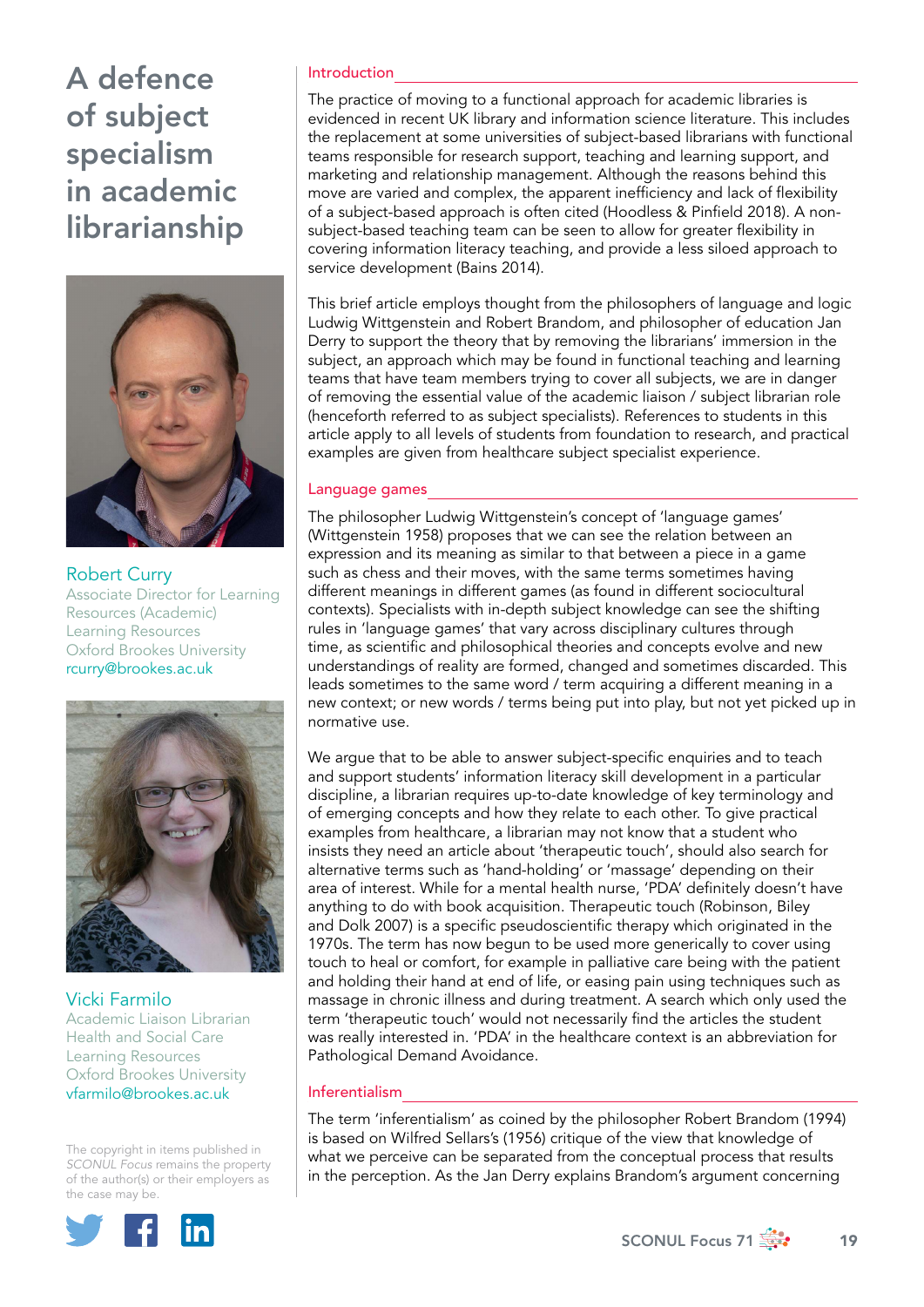inferentialism claims that: 'in order to understand, it is necessary to "make explicit" the connections and determinations which constitute a concept' (Derry 2008, p. 60). Within an inferentialist perspective, the rules of 'language games' can be said to be established through normative use in shifting culturally (disciplinary) specific contexts. The following discussion shows how an inferentialist position, engaged with as a theoretical framework grounding the value of subject specialism in academic libraries, can be applied to stock selection and teaching to show how information professionals try to connect students to the most appropriate resources for their studies.

#### Stock selection

Stock acquisition is one area where subject specialist knowledge is sometimes undervalued. In a drive for greater process efficiency, requests for new stock can be purchased purely on ratios, such as the number of students taking a course and the categorisation of the reading – e.g. core or background, or by PDA (patron driven acquisition). We argue that by knowing what a typical reading list looks like, recognising the usual key texts and the nature of the majority of students, the subject specialist can bring a more tailored perspective. For example, sometimes the three texts listed by an early career paramedic lecturer to increase the students' awareness of patient experience may not be read by the majority of the student cohort, and multiple copies need not be purchased. The inferential facts relating to current student interest and need, built from current subject/ teaching knowledge, along with support and teaching, enable a clearer understanding of resource needs, and can therefore help guide resource spending.

### Beyond generalist 'user education'

Inferentialism, as a philosophical position, emphasises the core importance of reason (the giving and asking for reasons) in human intellectual development to understanding the inter-related concepts that are integral to higher order thinking: 'If subject knowledge is represented as 'facts' without regard to the inferential structure constituting the facts in the first place, learning will not be achieved (Derry 2013, p.144).

In information literacy and critical thinking terms, this giving and asking can take the form of trialling new pedagogies and activities followed by critical reflection, including feedback from students. You cannot know the most effective way of teaching an information literacy session to a particular subject group, unless you have seen how different groups of students respond to the evolution of a teaching session delivered over time and are the person students then turn to with questions and problems. Information and digital literacy is not one-size-fits-all – the subject specialist is in a position to teach and support the academics and students in a way that a team of teaching and learning librarians with generic non-subject-based roles cannot. Although someone with a limited understanding of a subject may quickly become familiar enough to deliver an effective presentation and basic search demonstration, more in-depth subject-based interaction with students will be problematic. In a discussion with an academic librarian, where a search strategy is required on a topic, the student's attempt to articulate their information need is strengthened by a corresponding recognition on the part of the librarian of the inferential connections from the current normative use of terms relating to the topic in question (e.g. terminology, abbreviations, procedures, techniques), all within the framework of a particular assignment. The conversation between the librarian and the student requires a patient giving and asking for the reasons behind the information need, leading to a more precise understanding of the information required, which then leads to enhanced advice on appropriate search strategies that can lead to key resources. The initial exploration of concepts and related terms to employ in search strategies can provide a strong foundation for the critical evaluation skills that can underpin a successful student-learning journey.

The copyright in items published in *SCONUL Focus* remains the property of the author(s) or their employers as the case may be.

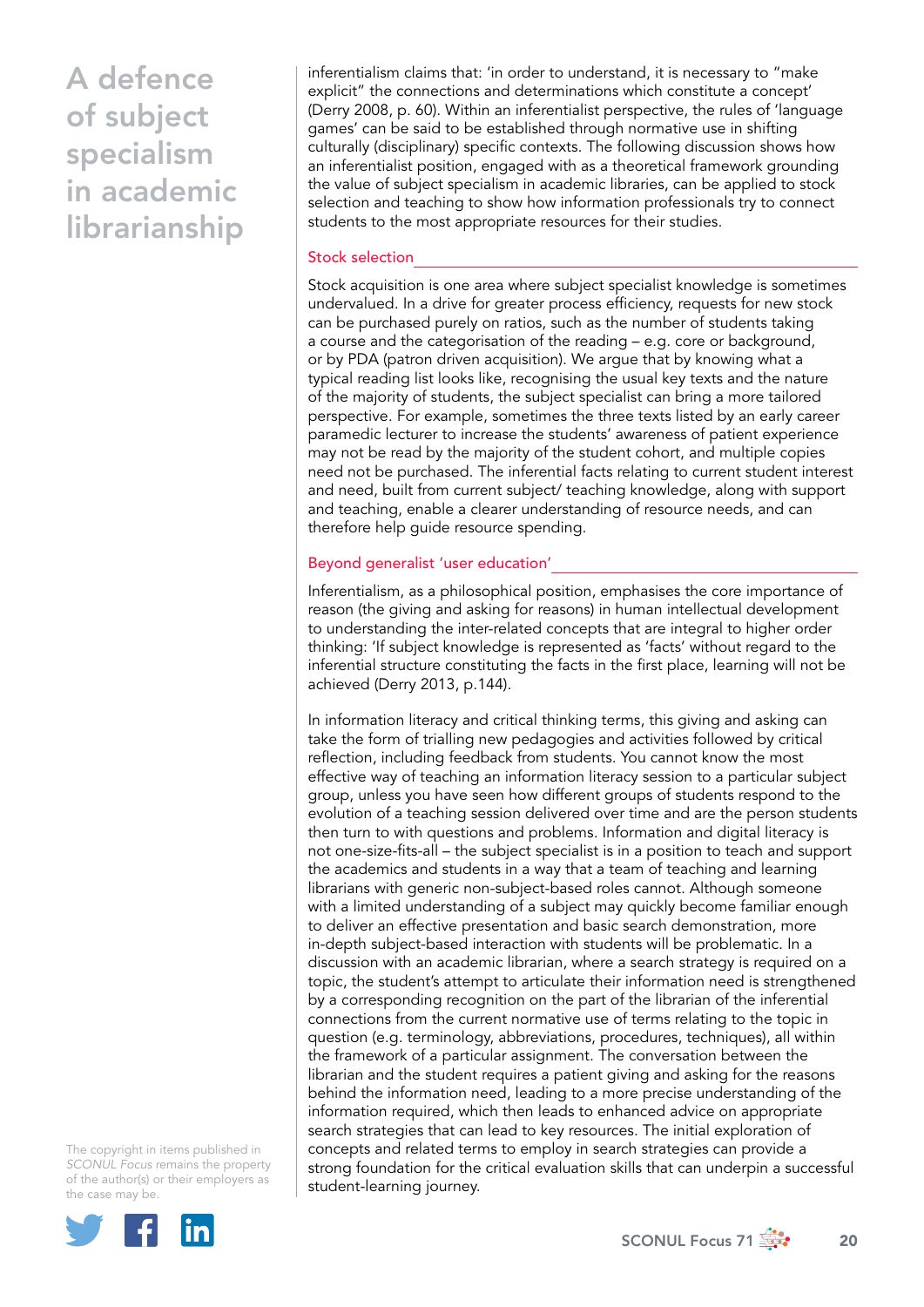#### Research support

Emerging areas of research support could also suffer if subject specialism is removed completely from the service portfolio of a university library, as the support required for the research lifecycle, data-mining, open access and bibliometrics / altmetrics varies considerably across subjects and disciplines. The contextual support needed is subject to fast-moving change that is difficult to track in an effective manner without some ongoing input of subject / disciplinary expertise (even if much of the administrative responsibility is held in a functional research support team). In terms of information literacy support for researchers, subject specialists are more able to provide nuanced help with literature reviews through an exploration of the researcher's own theoretical framework and a shared understanding of the complex, evolving trends in research paradigms and methodologies across disciplines (from quantitative fuelled positivism to interpretive, critical, phenomenological and ethnographic positions). Thus the shared subject understanding between academic librarian and academic enables literature / systematic review strategies to be built, using common knowledge and terminology, into effective search strategies.

#### Academic liaison

The subject specialist can bring value to subject committees where local changes to course structures and teaching practices are made through their first-hand knowledge and expertise (built from dealing directly with student and staff information needs). For example, in a recent nursing curriculum rewrite at Oxford Brookes University the librarian / subject expert fought strongly for the retention of a face-to-face session with the first-year nurses although the module team wanted (because they had read academic studies which highlighted the pedagogic virtues of the flipped classroom) to move to all online learning with only face-to-face discussion seminars. A hands-on teaching session facilitated by a member of library staff, where the students have the chance to engage with library support from individual perspectives by asking questions and requesting that things be explained more clearly, was retained after discussion. Much of the first module has subsequently been changed back to face-to-face teaching as a response to student demand, as students moving directly from the school / college environment, or into learning for the first time after a long break, were perceived to need more interactive support than could be provided through the 'flipped' learning approach.

### **Conclusion**

Although the temptation from a managerial efficiency perspective might be to simplify the complexity of academic liaison support with completely generic non-subject-based job descriptions that have flexibility across teaching, training and support commitments, we argue this is detrimental to the quality and subsequent value of the service in terms of failing to provide more in depth support.

An inferential approach to the provision of information literacy and collection development introduced here emphasises the need for a strong awareness of current disciplinary language, of evolving interrelated subject-based concepts and of situated course / cohort specific student needs. This knowledge leads to an in-depth understanding of specific student needs based not just on an awareness of current literature, but also an inter-subjective understanding built through dialogue with students and academics in a particular subject / disciplinary context. For the subject specialist / academic librarian, an up-todate understanding of a particular student cohort's perspectives on emerging disciplinary concepts provides the essential knowledge needed to develop a cost-effective portfolio of the most needed resources, and to help students at whatever level of study with developing in-depth search strategies. This up-todate understanding also underpins the tailored embedding of effective face-toface and online information literacy teaching, activities and support materials.

The copyright in items published in *SCONUL Focus* remains the property of the author(s) or their employers as the case may be.